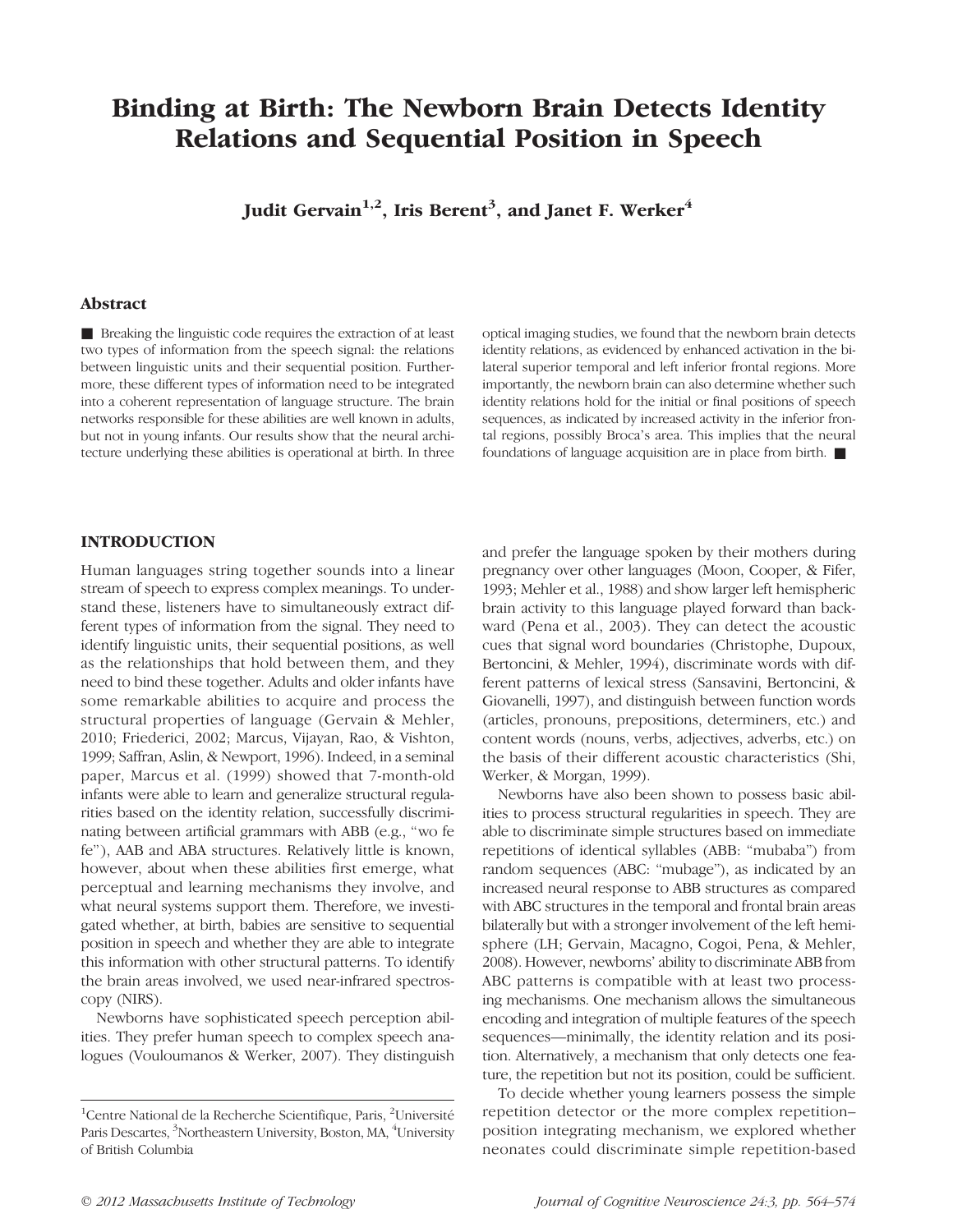grammars that only differed in the sequential position of the repetition. We conducted three NIRS studies, in which we measured newborn infants' brain responses to different repetition-based artificial grammar stimuli and their controls. In Experiment 1, we explored whether newborns could discriminate sequence-initial repetitions (AAB) from random sequences (ABC) to test whether the ability to detect identity relations (Gervain et al., 2008) generalizes to the initial position. In Experiment 2, we tested the neonates' ability to discriminate between initial and final repetitions (AAB vs. ABB). In Experiment 3, we contrasted the salience of the two positions, testing whether either one is favored over the other.

# EXPERIMENT 1

In Experiment 1, we sought to establish that neonates were able to discriminate sequence-initial repetitions (AAB: "babamu") from random sequences (ABC: "mubage"), enabling any subsequent comparisons between sequenceinitial and sequence-final repetitions.

# Methods

#### Material

The two artificial grammars used in the experiments, that is, AAB and ABC, generated trisyllabic words. Both grammars used the same syllabic repertoire, containing 20 consonant– vowel syllables ("ba," "bi," "du," "ge," "pe," "pi," "ta," "to," "ko," "ku," "lo," "lu," "mu," "na," "fi," "fe," "sha," "sho," "ze," and "zi"). The syllables were organized into syllable pairs. A syllable pair was defined as two syllables containing the same consonant but a different vowel ("ba"–"bi") or at least consonants from the same class (e.g., nasal) and a different vowel ("mu"–"na").

The material was constructed as follows. Half of the syllables were designated X syllables, and the other half, Y syllables. The two categories were established, such that one member of a syllable pair was assigned to category X, and the other, to category Y. For the AAB grammar, X syllables were used as the initial repeated syllable in half of the blocks, whereas Y syllables provided the unrepeated third syllables, and inversely in the other half of the blocks. Thus, each syllable appeared in each sequential position with equal frequency. In addition, each block used different pairings of A and B syllables. To maximize discriminability, two constraints were observed when pairing up A and B syllables: They could (1) not contain the same vowel nor (1) come from the same syllable pair. This resulted in seven possible words for each initial syllable, yielding 140 words. Thus, the 14 blocks exhausted all possible combinations without requiring words to be repeated. The ABC words were derived from the repetition words by shuffling around the repeated third syllables of the words within a block.

Words were synthesized using the fr4 French female voice of the MBROLA diphone database. Syllables were 270-msec long (consonant: 120 msec, vowel: 150 msec) and had a monotonous pitch of 200 Hz.

As a consequence of the design, the repetition grammar was matched to the random grammar on (1) the overall frequency of all syllables, (2) the frequency of each syllable in each sequential position, and (3) all phonological and prosodic characteristics. Additionally, the distribution of transitional probabilities was also equated by keeping the TPs as high between certain designated BC syllables, as they were between the repeated syllables.

Within blocks, words were separated by pauses of varying length (0.5–1.5 sec), yielding blocks of about 18 sec (Figure 1A). Blocks were also spaced at time intervals of varying duration (25–35 sec) to not induce phase-locked brain responses. The 28 blocks were presented in an interleaved fashion. We used a simple block design; the order of the blocks was pseudorandomized and counterbalanced across participants (Figure 1A). At most two consecutive blocks of the same condition were allowed.

#### Participants

Twenty-two healthy, full-term neonates (9 girls; mean age = 1.14 days, range = 0–3 days; Apgar score  $\geq$  8) born in the Vancouver area participated in Experiment 1. Data from 13 additional infants were collected but excluded from the data analysis, as they (1) failed to complete the experiment because of fussiness and crying (11 infants) or (2) provided poor quality data because of large motion artifacts or thick hair (2 infants). All parents gave informed consent before participation. The ethics boards of the University of British Columbia and BC Women's Hospital, where the experiments took place, granted permission.

# Procedure

Infants were tested with a HITACHI ETG-4000 NIRS machine (source detector separation: 3 cm; two continuous wavelengths of 695 and 830 nm) in a dimly lit, soundattenuated room at BC Women's Hospital, lying in their cribs throughout the test session of 22–25 min. At least one parent was present at all times. Babies were tested while in a state of quiet rest or sleep. The NIRS optical probes were placed on infants' heads bilaterally (12 channels per hemisphere; Figure 1C) using the tragus, the vertex, and the ears as surface landmarks (Gervain et al., 2008; Pena et al., 2003).

Sound stimuli were administered through two loudspeakers positioned at a distance of 1.5 m from the babies' heads, at an angle of 30°, and elevated to the same height as the infants' cribs. A portable Macintosh computer played the stimuli and operated the NIRS machine, running the PsyScope experimental software. The NIRS machine used a 0.7-mW laser power.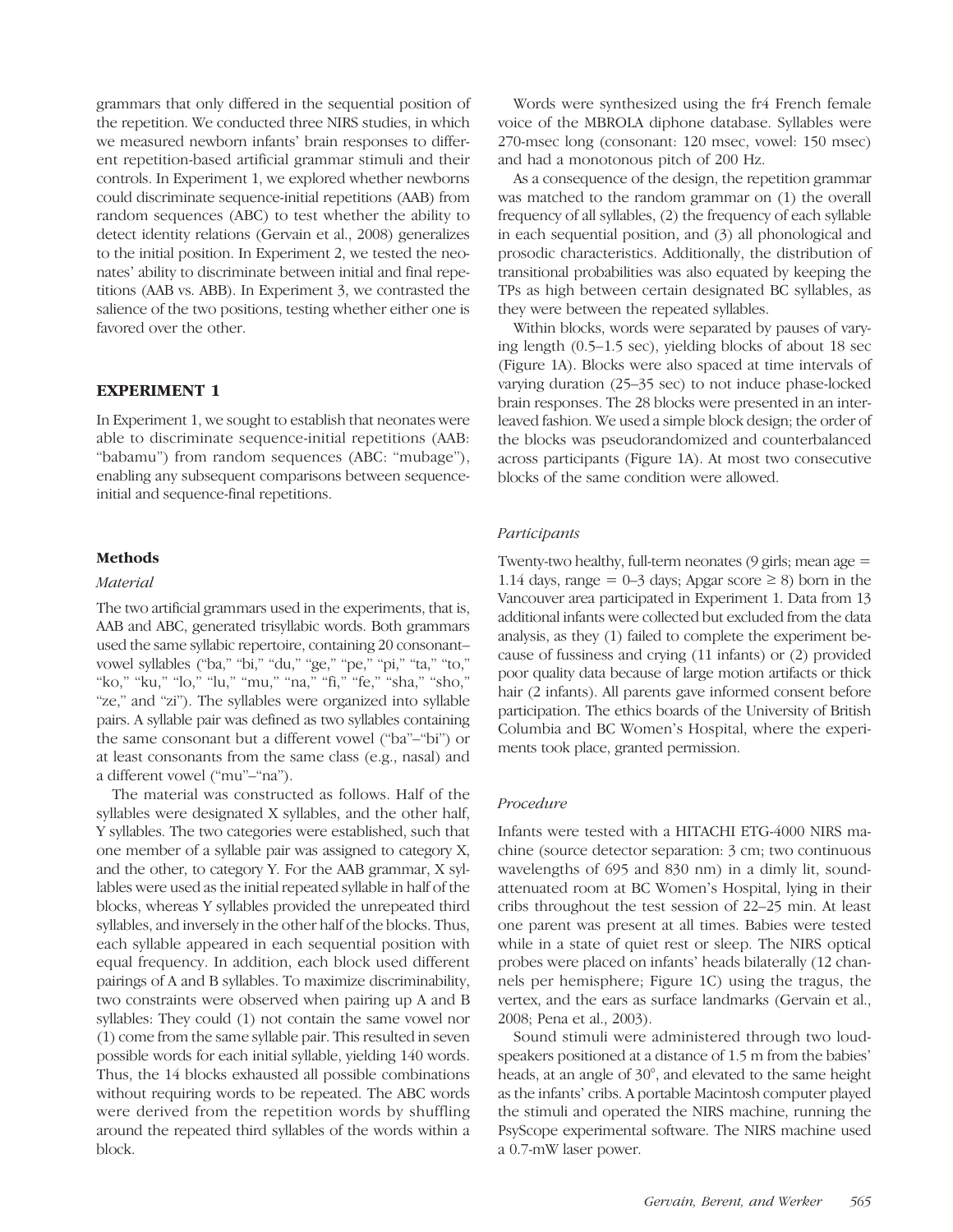Figure 1. The experimental designs and probe placement used in Experiments 1–3. (A) The simple block design was used in Experiments 1 and 3. The upper boxcar shows the timescale of the entire experiment; the lower boxcar illustrates the organization of a single block. (B) The alternating/non-alternating design was used in Experiment 2. The upper boxcar shows the timescale of the entire experiment; the lower boxcar illustrates the organization of a single block. (C) The placement of the optical probes was overlaid on a schematic neonate brain. The bilateral red ellipses indicate the channels included in the frontal ROI (LH: Channels 2 and 5, RH: Channels 13 and 15). The bilateral blue ellipses indicate channels included in the temporal ROI (LH: Channels 3 and 6, RH: Channels 17 and 19).



# Data Processing and Analysis

Changes in the concentration of oxygenated hemoglobin (oxyHb) and deoxygenated hemoglobin (deoxyHb) were calculated from the absorption of near-infrared light as metabolic indicators of neural activity. OxyHb and deoxyHb were entered into the data analysis.

To eliminate high-frequency noises (heartbeat, etc.) and overall trends, the data were band-pass filtered between 0.01 and 0.7 Hz. Movement artifacts, defined as concentration changes larger than  $0.1$  mmol  $\times$  mm over  $0.2$  msec, were removed by rejecting block–channel pairs where artifacts occurred. For the nonrejected blocks, a baseline was linearly fitted between the means of the 5 sec preceding the onset of the block and the 5 sec starting 32 sec after the onset of the block (18 sec of stimulation plus 15 sec of resting period). For each block, data were averaged over an 18-sec time window corresponding to the stimulation.

We statistically analyzed the data by creating channelwise t maps as well as by conducting ANOVAs over specific ROIs. Two ROIs were defined (Figure 1C): the bilateral temporal areas (superior temporal regions; LH: Channels 3 and 6, right hemisphere [RH]: Channels 17 and 19), known to be responsible for linguistic and nonlinguistic auditory processing in adults and infants (Dehaene-Lambertz, Hertz-Pannier, Dubois, & Dehaene, 2008; Pena et al., 2003; Dehaene-Lambertz, Dehaene, & Hertz-Pannier, 2002; Friederici, Steinhauer, & Pfeifer, 2002), and the bilateral frontal areas (inferior frontal regions; LH: Channels 2 and 5, RH: Channels 13 and 15), proposed to be involved in pattern extraction, higher-order linguistic processing, and verbal memory trace formation in adults and infants (Dehaene-Lambertz et al., 2002, 2006; Friederici, Ruschemeyer, Hahne, & Fiebach, 2003; Friederici, 2002; Dehaene-Lambertz, 2000).

# **Results**

The oxyHb and deoxyHb concentrations were averaged across blocks for each condition. The resulting grand average across all infants is shown in Figure 2A. As a first analysis,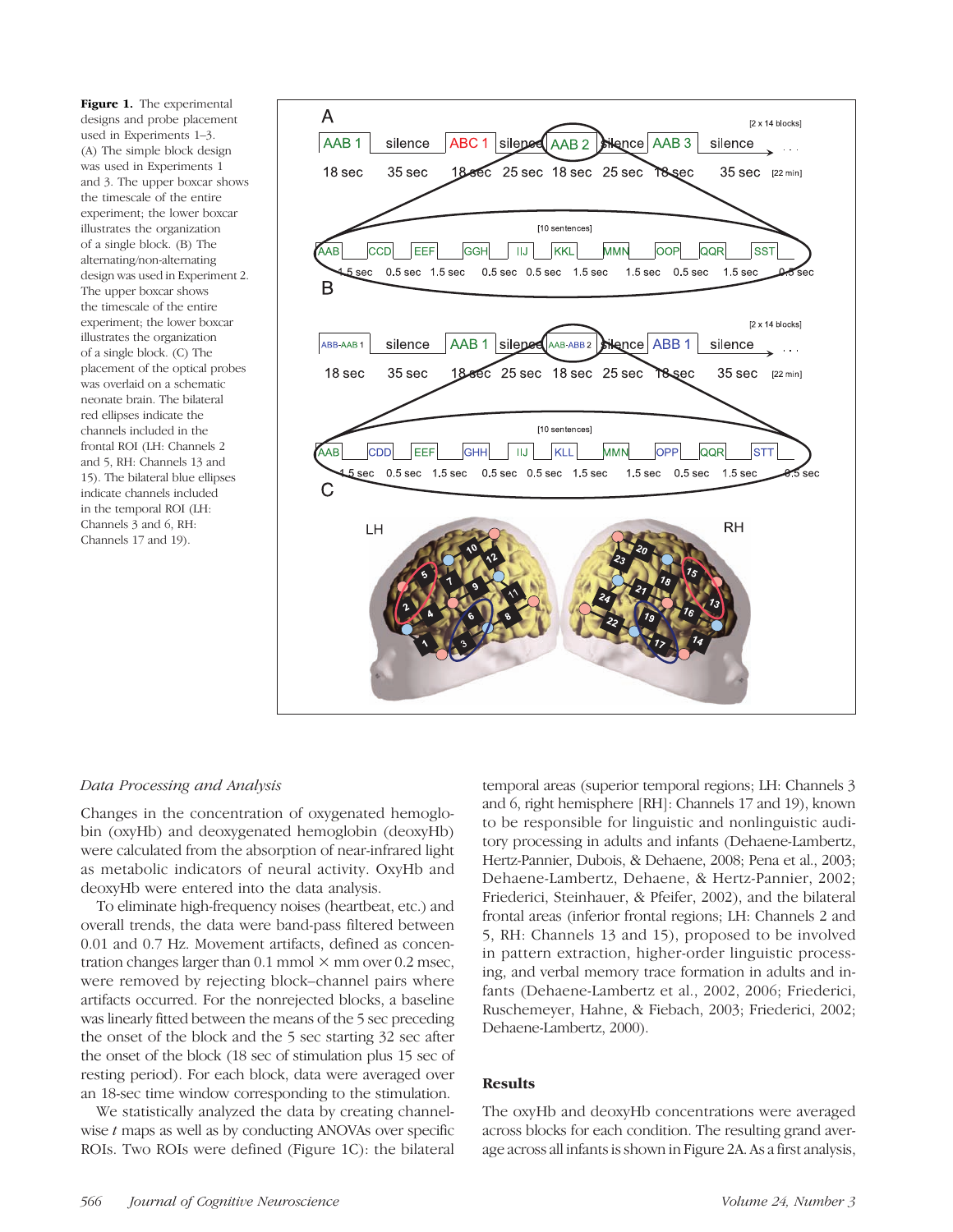

Figure 2. The results of Experiment 1. (A) The grand-averaged hemodynamic response. Channels are plotted following the probe placement illustrated in Figure 1C. The x axis represents time in seconds; the y axis shows concentration in mmol  $\times$  mm. The rectangle along the x axis indicates the time of stimulation. OxyHb and deoxyHb concentration changes in response to the ABC grammar are shown in red and blue, respectively (continuous line). OxyHb and deoxyHb concentration changes in response to the AAB grammar are shown in magenta and cyan, respectively (dashed line). (B, C) Statistical maps (t maps) comparing the oxyHb and deoxyHb responses, respectively, to AAB and ABC. Channels are plotted following the probe placement illustrated in Figure 1C. The t values for each channel are color-coded as indicated on the color bar. Significance levels are indicated for each channel (\*p < .05).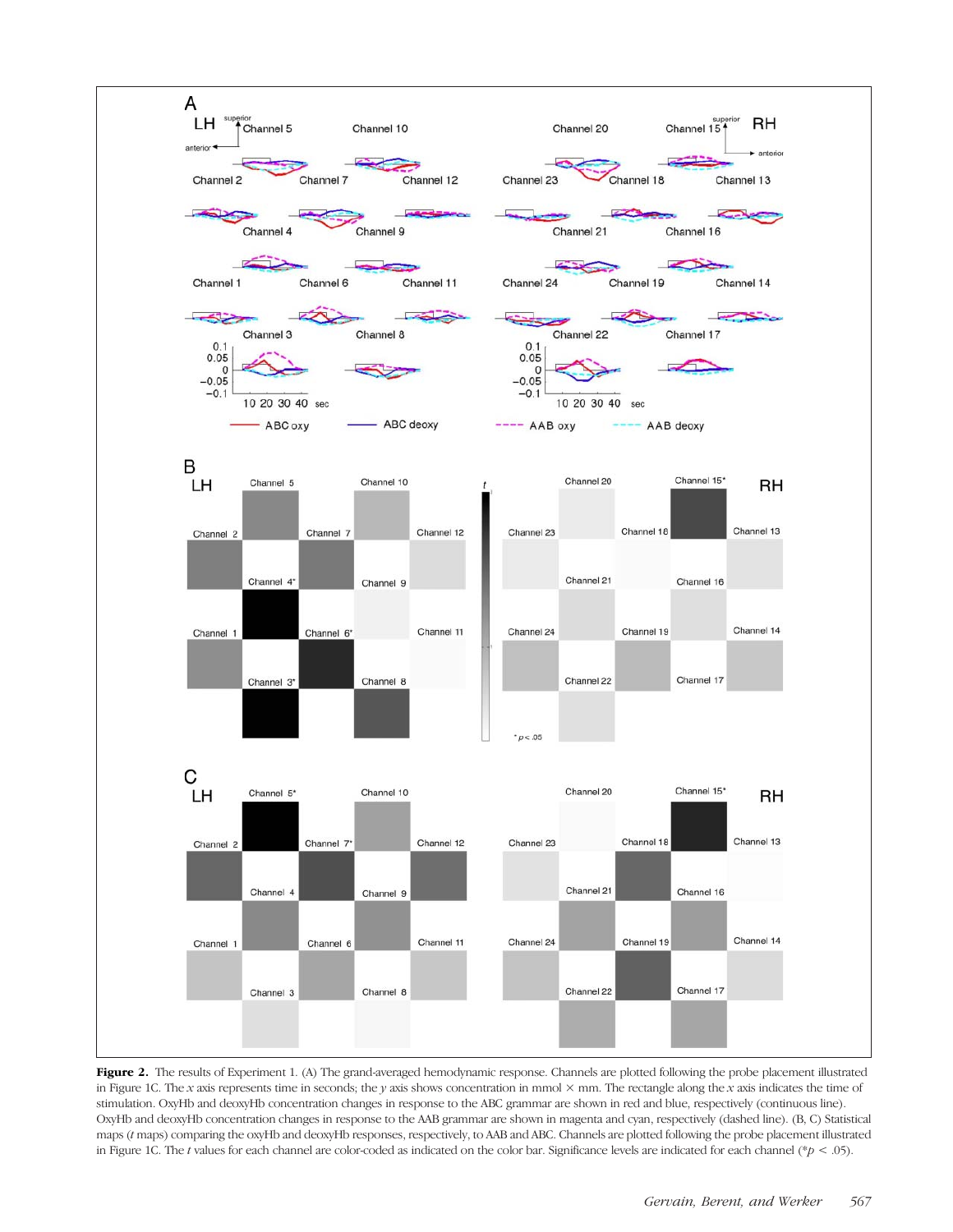we constructed  $t$  maps comparing the concentration changes of oxyHb and deoxyHb for the two conditions in each channel (Figure 2B and C). We obtained significantly higher activation for the AAB than for the ABC condition in Channels 3, 4, 6, and 15 with oxyHb and Channels 5, 7, and 15 with deoxyHb ( $p < .05$ , uncorrected). These results indicate that the two structures are discriminated in the temporal and frontal areas. A stronger involvement of the LH can also be observed, with three channels showing significant discrimination for oxyHb and two channels for deoxyHb in the LH, as compared with only one per hemoglobin species in the RH.

In a second analysis, we performed a repeated measures ANOVA with factors Condition (AAB/ABC), Hemisphere (LH/RH), and ROI (temporal/frontal) using oxyHb as the dependent variable. We obtained a main effect of Condition  $(F(1, 21) = 5.005, p = .036)$  because of greater overall activation in response to the AAB than to the ABC grammar, in line with the results of the channel-by-channel analysis. We also found a significant Condition  $\times$  Hemisphere interaction  $(F(1, 21) = 5.227, p = .033)$ , with a greater involvement of the LH in the processing of AAB, but not ABC stimuli, confirming the results of the channelby-channel comparison (Scheffe's post hoc test: AAB > ABC in LH,  $p = .0006$ ). A similar three-way repeated measures ANOVA with deoxyHb as the dependent variable revealed a significant main effect of ROI  $(F(1, 21) = 5.945,$  $p = .024$ ) because of greater activation in the temporal than in the frontal areas.

# Discussion

These results suggest that the newborn brain can distinguish structures based on initial repetitions from random but otherwise similar control sequences. This discrimination is most pronounced in the temporal areas of the LH, consistently with previous evidence about the left lateralization of language in adults (Kimura, 1967) and infants (Telkemeyer et al., 2009; Pena et al., 2003; Dehaene-Lambertz et al., 2002). Indeed, the overall pattern of results, that is, strong temporal and weaker but significant frontal discrimination predominantly in the LH, is similar to what was previously found for the discrimination between final repetitions and random sequences (ABB vs. ABC) in newborns (Gervain et al., 2008).

Neonates are thus able to discriminate both sequenceinitial and sequence-final repetitions from random sequences. However, whether they only encode the identity relation or the identity and its position is not clear from the above results. Because language unfolds over time, sequential position is a basic feature of language structure. Indeed, languages use sequential order to distinguish the participants of an action (Katie saw John vs. John saw Katie), questions from declarative statements (Is he tall? vs. He is tall), different lexical meanings (pan vs. nap), and so forth. Edge positions play a particularly important role (Endress, Nespor, & Mehler, 2009). They are privileged sites for different linguistic processes. Word beginnings, for instance, are relevant for recognizing words and retrieving them from the mental lexicon (Swingley, 2005; Redford & Diehl, 1999). Morphological processes like affixation and case marking also preferentially target the edges, typically the ends of words (Dryer, 1992; Greenberg, 1978).

# EXPERIMENT 2

In Experiment 2, we therefore tested whether 1-day-old infants could discriminate AAB and ABB sequences.

# Methods

# Material

The AAB grammar used in the experiment was identical to Experiment 1. For the ABB grammar, X syllables served as the initial unrepeated syllable in half of the blocks and Y syllables served as the repeated one, and vice versa in the other half of the blocks. The two grammars were thus matched to each other on all nonstructural properties.

We used an alternating/non-alternating design (Figure 1B). Alternating/non-alternating designs are often used with infants in behavioral (Maye, Werker, & Gerken, 2002; Best & Jones, 1998) and NIRS (Sato, Sogabe, & Mazuka, 2010) studies to test fine-grained discrimination. If infants are able to distinguish between the two types of stimuli, then they will perceive blocks in which the two stimulus types alternate as different from blocks in which only one type of stimulus is presented. The alternating and non-alternating blocks strictly alternated, with half of the infants hearing an alternating block first and the other half hearing a non-alternating block first. In half of the alternating blocks, the first sequence was an ABB item, and in the other half, an AAB item. For half of the infants who heard an alternating block first, this block started with an AAB item, and for the other half, with an ABB item. For half of the infants who heard a non-alternating block first, this block was an AAB block, and for the other half, an ABB block. Their order was randomized and counterbalanced across infants.

#### Participants

A new group of twenty healthy, full-term neonates (15 girls; mean age = 1.05 days, range =  $0-3$  days; Apgar score  $\geq 8$ ) born in the Vancouver area participated in Experiment 2. Data from 11 additional infants were collected but excluded from the data analysis, as they (1) failed to complete the experiment because of fussiness and crying (six infants) or (2) provided poor quality data because of large motion artifacts or thick hair (five infants). All parents gave informed consent before participation. The ethics boards of the University of British Columbia and BC Women's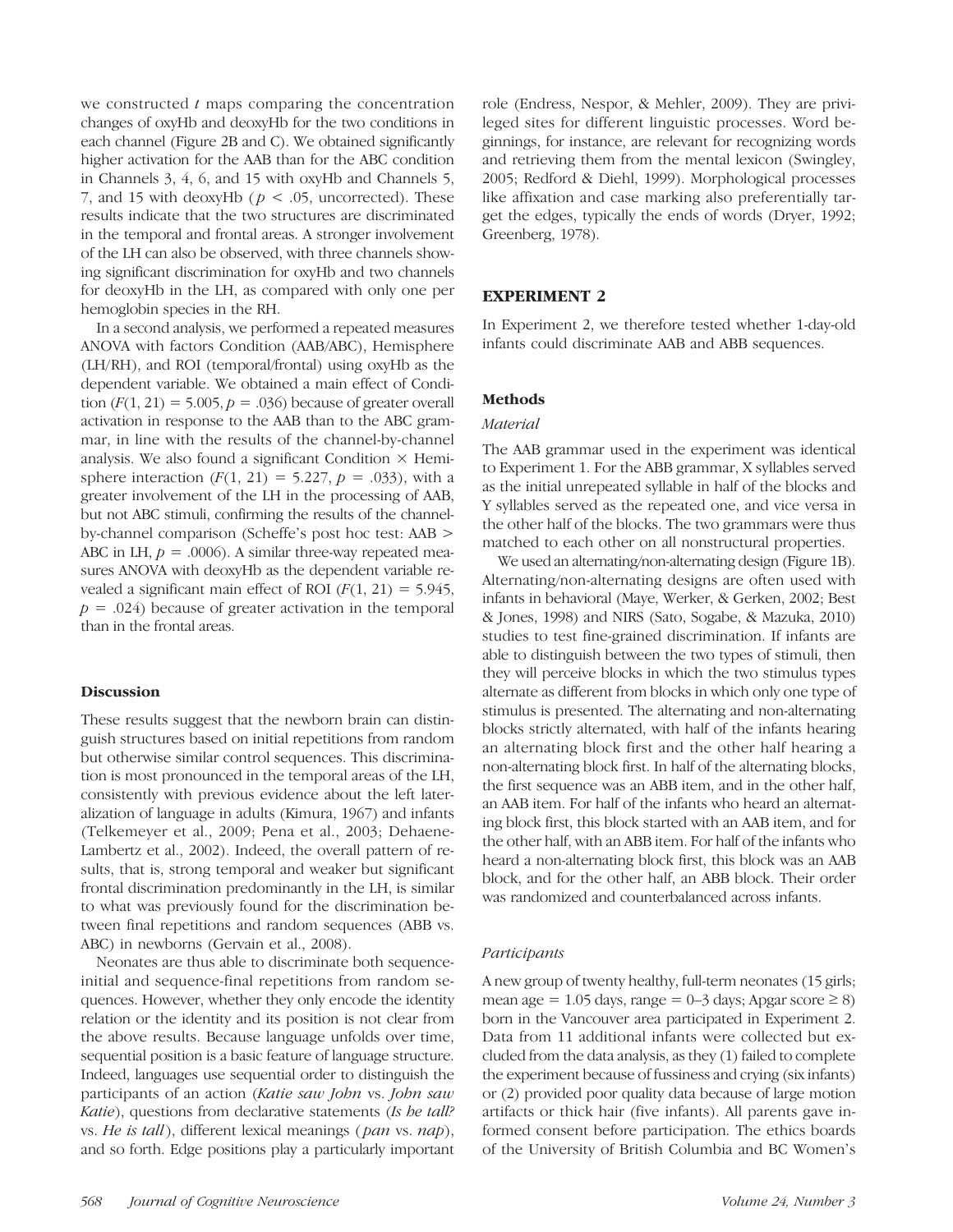Hospital, where the experiments took place, granted permission.

# Procedure

The procedure was identical to Experiment 1.

#### Data Processing and Analysis

Data processing and analysis were identical to Experiment 1.

#### Results

The grand-averaged results of Experiment 2 are shown in Figure 3A. The channel-by-channel  $t$  map of the two conditions (Figure 3B and C) revealed a significantly greater activation in response to the non-alternating blocks in Channels 2, 4, 19, and 21 ( $p < .05$ , uncorrected) as well as a trend toward significantly greater activation in response to non-alternating blocks in Channels 5 and 9  $(p < 0.1)$ , using oxyHb as the dependent measure. When deoxyHb was used as the dependent variable, Channels 3, 4, 13, 15, 16, and 17 ( $p < .05$ ) exhibited greater activation, that is, stronger deflation, for non-alternating trials. These findings indicate that the two conditions are bilaterally discriminated in the two ROIs, with more channels differentially responding in the frontal than in the temporal areas.

A repeated measures ANOVA with factors Condition (alternating/non-alternating), Hemisphere (LH/RH), and ROI (temporal/frontal) using oxyHb as the dependent variable revealed a main effect of Condition  $(F(1, 19) = 5.529)$ ,  $p = .030$ , as non-alternating blocks elicited greater neural activity than alternating blocks. A significant main effect of ROI was also observed  $(F(1, 19) = 7.070, p = .016)$  because of greater general activation in the temporal than in the frontal ROI. A similar ANOVA using deoxyHb as the dependent variable revealed a highly significant main effect of Condition  $(F(1, 19) = 9.162, p = .007)$  because of increased activation for non-alternating as compared with alternating blocks. The main effect of ROI was marginally significant  $(F(1, 19) = 4.089, p = .057)$ , showing a somewhat greater activation in the temporal than in the frontal ROI.

#### Discussion

These results show that newborns can discriminate the AAB and ABB patterns, as they differently respond to either of these sequences than to their mixed presentation. Importantly, stimuli were randomly jittered (separated by silences of varying duration) within blocks, rendering the exact occurrence of repetitions unpredictable in both alternating and non-alternating blocks. Therefore, a simple difference in the periodic recurrence of repetitions between the two conditions (e.g., evenly spaced in the nonalternating blocks, whereas more variable in the alternating blocks) cannot account for the observed brain responses.

These findings suggest that neonates are able to distinguish the initial versus final position of the repetition. In fact, newborns responded more to the non-alternating than to the alternating blocks, suggesting that they were able to extract the repetition and its position whenever they were unambiguously available. This resulted in increased activity and higher metabolic costs in the nonalternating than in the alternating blocks, wherein no unambiguous regularity could be extracted.

Discriminating two repetition-based patterns that differ only in the position of the repetition necessarily requires the extraction and binding of at least two features of the input: positional and relational information. The spatial localization of the differential response confirms the presence of such an integrative mechanism. The differential response in Experiment 2 was observed in more of the frontal channels than in Experiment 1. The frontal channels covered the inferior frontal regions (possibly involving Broca's area—although in the absence of structural brain scans, this cannot completely be ascertained). These areas have been reported to be responsible for sequence learning and phrase- or sentence-level integrative processes (Dehaene-Lambertz et al., 2006).

Does the ability to discriminate the initial and final positions result from a preferential processing of one edge position over the other? In language, the two positions are often argued to play different roles (Bybee, Pagliuca, & Perkins, 1990; Cutler, Hawkins, & Gilligan, 1985). The initial position is typically more informative about lexical identity and is preferentially recruited for lexical access and retrieval, that is, the identification of entries in the mental lexicon (Cutler & Clifton, 1999). The final position, by contrast, is more often involved in morphological processes. Indeed, left–right asymmetries favoring the right edge have been observed in phonology, morphology, and syntax (Cinque, 2009; Hawkins & Gilligan, 1988; Cutler et al., 1985). For instance, suffixation is strongly preferred over prefixation (Dryer, 1992; Greenberg, 1978), with certain morphological phenomena, such as case marking, being expressed through suffixation in about 90% of the languages examined (Dryer, 2008). Indeed, some accounts of language processing (Cutler et al., 1985) argue that morphosyntactic phenomena often target the final position, precisely because the temporal unfolding of speech renders the initial position particularly salient for word recognition. It is, therefore, possible that one of the positions might be more salient or easier to process than the other. In fact, some languages even exhibit specific constraints preferentially assigning repetitions to sequence-final positions. Semitic languages, for instance, allow the repetition of the final, but not of the initial, consonant in their lexical roots (Hebrew: smm "drug," but \*ssm; Berent, Vaknin, & Shimron, 2004; Berent & Shimron, 2003; McCarthy, 1986). It is thus interesting to test whether one edge position is favored over the other at birth.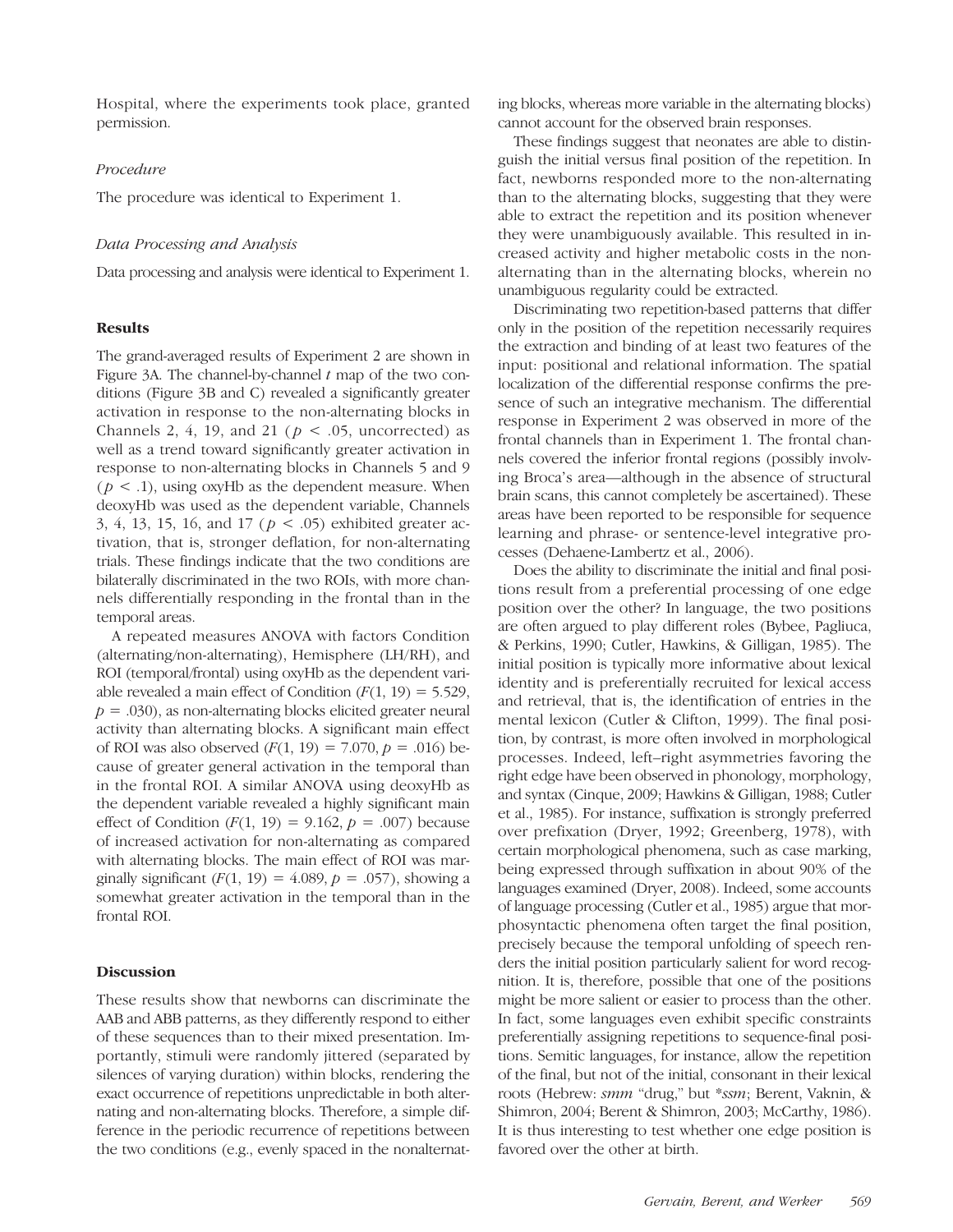

Figure 3. The results of Experiment 2. The plotting conventions are the same as for Figure 2.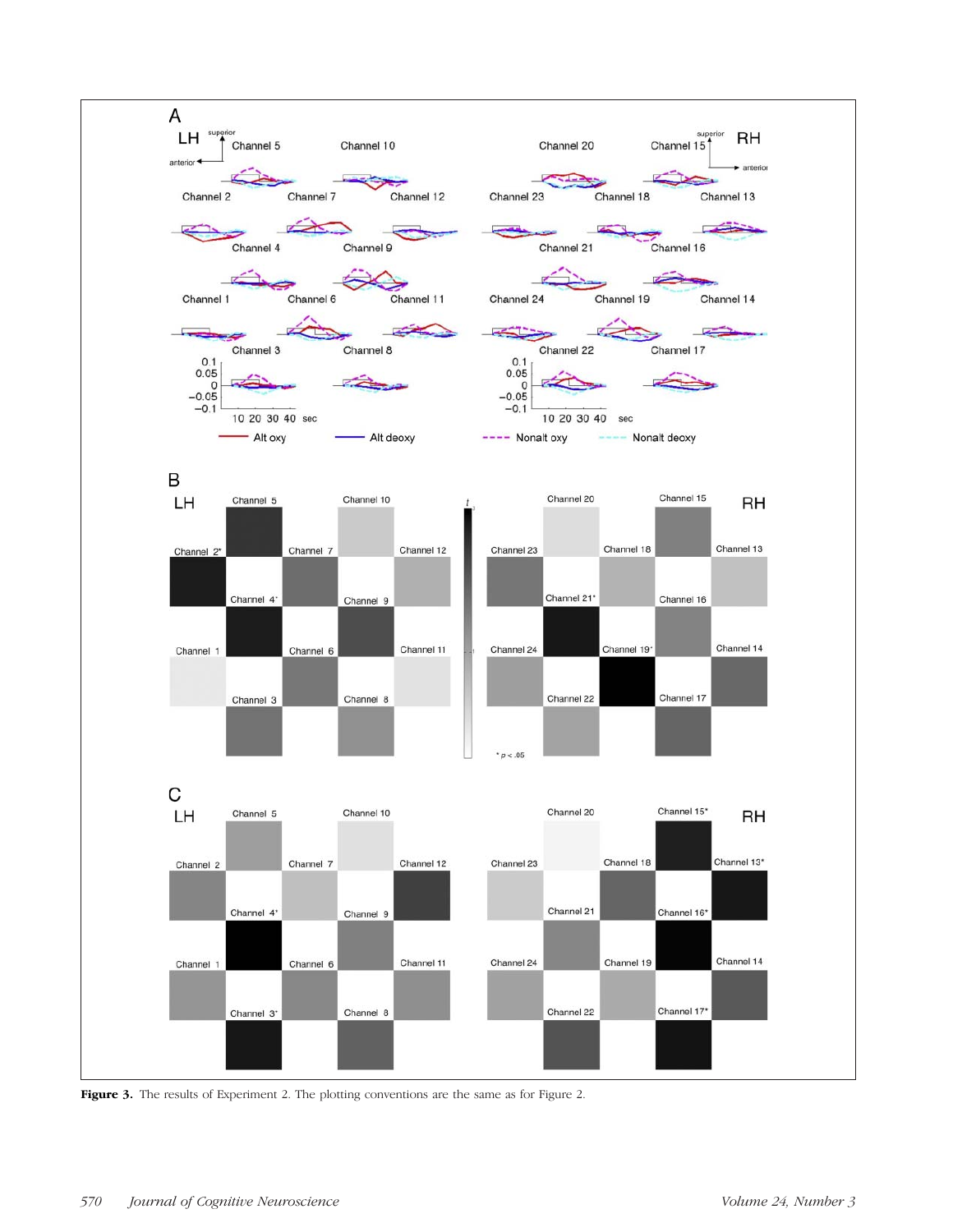

Figure 4. The results of Experiment 3. The plotting conventions are the same as for Figure 2.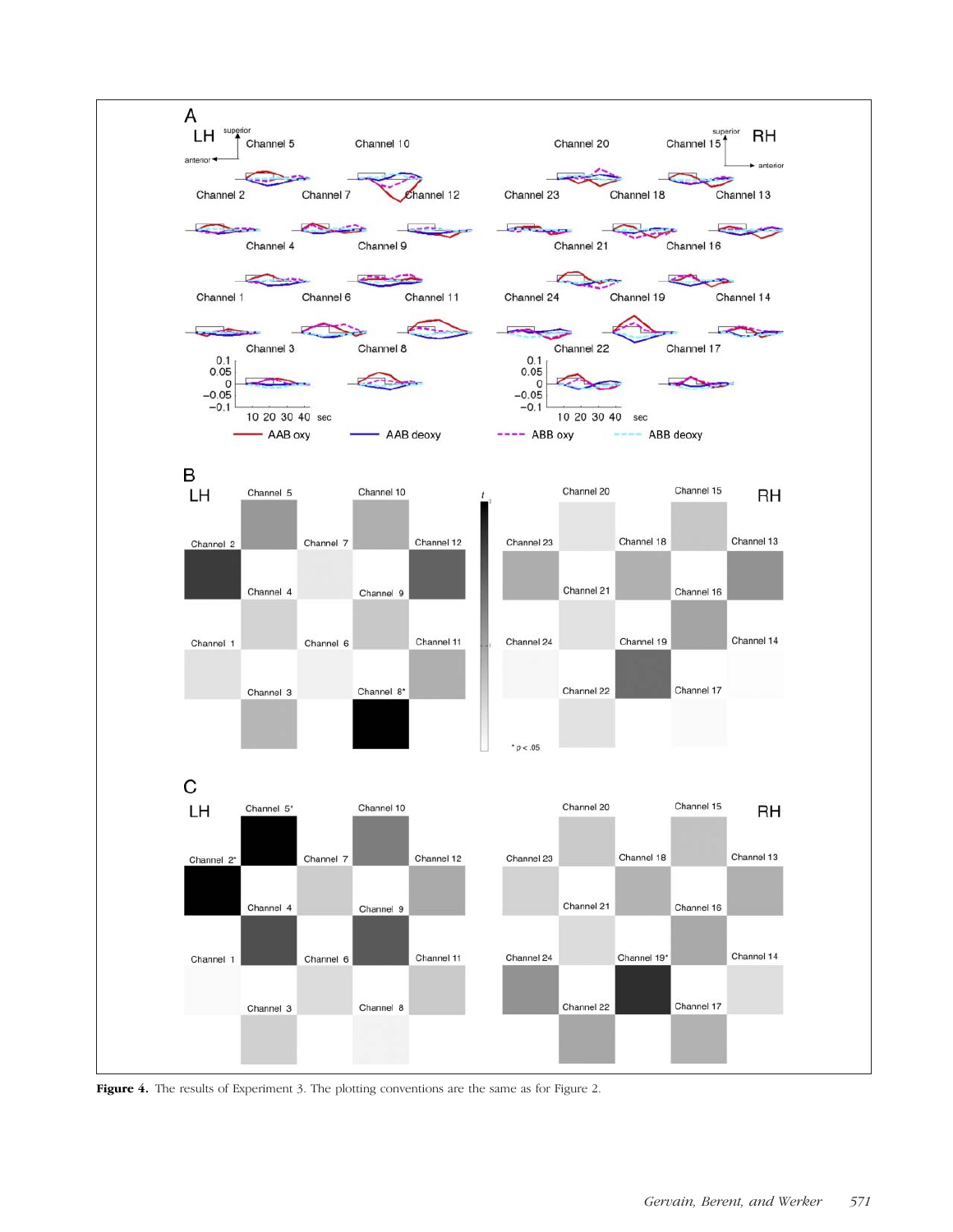# EXPERIMENT 3

In Experiment 3, we directly contrasted the repetitioninitial and repetition-final grammars to compare their processing costs.

## Methods

# Material

The same ABB and AAB grammars were used as in Experiment 2, except that the ABB and AAB blocks were presented in a simple block design, as was used in Experiment 1 (Figure 1A).

#### Participants

A new group of 24 healthy, full-term neonates (14 girls; mean age = 1.5 days, range = 0–3 days; Apgar score  $\geq$  8) born in the Vancouver area participated in Experiment 3. Data from 11 additional infants were collected but excluded from the data analysis as they (1) failed to complete the experiment because of fussiness and crying (eight infants) or (2) provided poor quality data because of large motion artifacts or thick hair (three infants). All parents gave informed consent before participation. The ethics boards of the University of British Columbia and BC Women's Hospital, where the experiments took place, granted permission.

The three groups of newborns in Experiments 1–3 did not differ in their age [one-factor ANOVA with betweensubject factor Experiment (Exp  $1$ /Exp  $2$ /Exp 3),  $F(2, 63)$  = 1.577,  $p = ns$ .

# Procedure

The procedure was identical to Experiments 1 and 2.

# Data Processing and Analysis

Data processing and analysis were identical to Experiments 1 and 2.

#### **Results**

The grand-averaged results of Experiment 3 are illustrated in Figure 4A. The channel-by-channel  $t$  map revealed greater activation in response to AAB than to ABB in Channel 8 ( $p < .05$ ) for oxyHb and in Channels 2, 5, and 19 ( $p <$ .05) for deoxyHb, suggesting a small advantage for the initial position (Figure 4B and C).

In a three-way ANOVA with factors Condition (AAB/ABB), Hemisphere (LH/RH), and ROI (temporal/frontal) with oxyHb, we obtained a marginally significant main effect of ROI  $(F(1, 23) = 3.984, p = .058)$  because of a somewhat larger overall activation in the temporal than in the frontal areas. A similar ANOVA for deoxyHb yielded a highly significant main effect for ROI  $(F(1, 23) = 8.467, p = .008)$ , confirming that the temporal areas showed more activation than the frontal ones. Crucially, the factor Condition did not yield a significant main effect or interaction, suggesting that there was no difference between the processing costs of the two grammars.

To further explore the processing demands of the two grammars, we conducted the same analysis on the nonalternating blocks of Experiment 2 (Figure 5). These are identical to the blocks of Experiment 3, except that there were half as many of them per condition and they were presented in an interleaved fashion with alternating blocks. (Two infants provided less than two valid, noise- and artifact-free trials in one or both types of non-alternating blocks, so their data were not included in the analysis.)



Figure 5. The grand-averaged hemodynamic response to the non-alternating blocks in Experiment 2. The plotting conventions are the same as for Figure 2.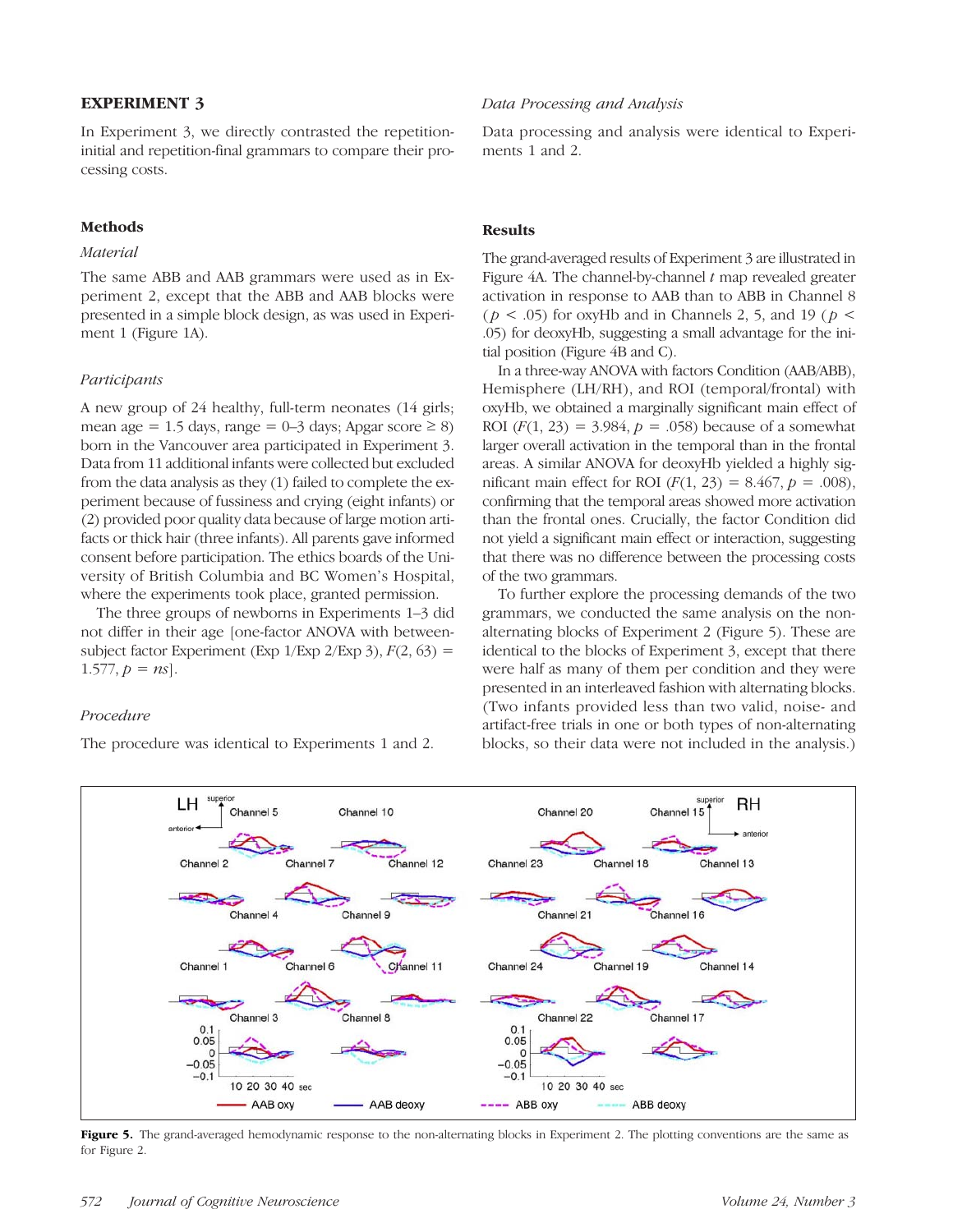The channel-by-channel analysis revealed no significant difference between conditions in any of the channels for oxyHb. For deoxyHb, a greater decrease for AAB than for ABB was observed in Channel 8 ( $p < .01$ ), but no other significant differences were observed.

In a three-way ANOVA with factors Condition (AAB/ABB), Hemisphere (LH/RH), and ROI (temporal/frontal) with oxyHb, there was a marginally significant main effect of ROI  $(F(1, 17) = 0.029, p = .055)$ , reflecting greater activation in the temporal as compared with the frontal areas. In a similar analysis with deoxyHb, there were no significant effects.

# **Discussion**

The channel-by-channel comparisons for Experiment 3 and for the non-alternating blocks of Experiment 2 showed a slight advantage for initial repetition, which, however, did not reach significance in the ANOVAs. Furthermore, in both experiments, the temporal areas showed greater activation than the frontal ones. This affirms that the stimuli were being processed, but neither structure was advantaged. This result is compatible with the fact that both positions play significant, albeit different, roles in language perception and processing. Indeed, both edge positions are privileged over sequence-middle positions as targets of linguistic processes (Dryer, 1992). One possible explanation for this fact might come from memory constraints on sequence learning. It has long been observed that the initial and final elements of sequences are better processed and remembered than the medial elements in language (Endress et al., 2009) as well as in other domains (Ng & Maybery, 2002).

# GENERAL DISCUSSION

In three NIRS experiments, we tested whether newborns were able to encode two fundamental aspects of language structure: relational and sequential information. We found that the newborn brain successfully encodes both types of information and integrates them into a coherent structural pattern (Experiments 1 and 2). We found no important differences in processing cost for the initial and final positions (Experiment 3). The three experiments identified responses with different spatial distributions to different aspects of speech. These findings mesh well with the limited evidence that exists regarding the neural correlates of speech processing in the developing brain. Left-lateralized brain activity in the superior temporal regions has been observed in response to speech stimuli in young infants in a number of studies (Dehaene-Lambertz et al., 2002, 2006; Pena et al., 2003). Furthermore, activation in the inferior frontal gyrus (Broca's area) has been reported to be associated with integrative processes over larger speech units and memory for repeated sentence presentation in 3-month-old infants (Dehaene-Lambertz et al., 2006). Our

findings, thus, demonstrate that the frontal and temporal areas of the neonate brain might be part of a functional network subserving speech and language processing.

It is important to note that we only used speech stimuli in our experiments. Therefore, our results cannot determine whether these brain mechanisms are specific to language or more general to other auditory stimuli. This important question awaits further investigation.

### **Conclusion**

Taken together, these results imply that human infants already possess some of the perceptual and combinatorial abilities that are required for efficient language acquisition at birth. The ability to integrate positional with relational information and to discriminate different sequential positions shows preparation at birth for efficient tracking of both lexical and morphosyntactic information, laying a foundation for the acquisition of the grammar and the vocabulary of the native language.

#### Acknowledgments

This research was funded by a Consortium grant 220020096 entitled "Program grant to develop near-infrared spectroscopy in combination with ERPs and fMRI to assess cognitive development in human infants and young children" from the McDonnell Foundation (to J. F. W. and J. G.), NSREC grant 81103 (to J. F. W.), NIH grant R01DC003277 (to I. B.), and ANR Jeune Chercheur as well as a Fyssen Foundation Startup Grant (to J. G.).

Reprint requests should be sent to Judit Gervain, Laboratoire Psychologie de la Perception (UMR 8158), Centre National de la Recherche Scientifique, Université Paris Descartes, 45 rue des Saints-Pères, 75006, Paris, France, or via e-mail: judit.gervain@ parisdescartes.fr.

#### REFERENCES

- Berent, I., & Shimron, J. (2003). Co-occurrence restrictions on identical consonants in the Hebrew lexicon: Are they due to similarity? *Journal of Linguistics*, 39, 31-55.
- Berent, I., Vaknin, V., & Shimron, J. (2004). Does a theory of language need a grammar? Evidence from Hebrew root structure. Brain and Language, 90, 170–182.
- Best, C. T., & Jones, C. (1998). Stimulus-alternation preference procedure to test infant speech discrimination. Infant Behavior & Development, 21, 295.
- Bybee, J. L., Pagliuca, W., & Perkins, R. D. (1990). On the asymmetries in the affixation of grammatical material. In W. Croft, K. Denning, & S. Kemmer (Eds.), Studies in typology and diachrony: Papers presented to Joseph H. Greenberg on his 75th birthday (pp. 1-42). Amsterdam: John Benjamins.
- Christophe, A., Dupoux, E., Bertoncini, J., & Mehler, J. (1994). Do infants perceive word boundaries? An empirical study of the bootstrapping of lexical acquisition. Journal of the Acoustical Society of America, 95, 1570–1580.
- Cinque, G. (2009). The fundamental left–right asymmetry of natural languages. Universals of Language Today, 76, 165–184.